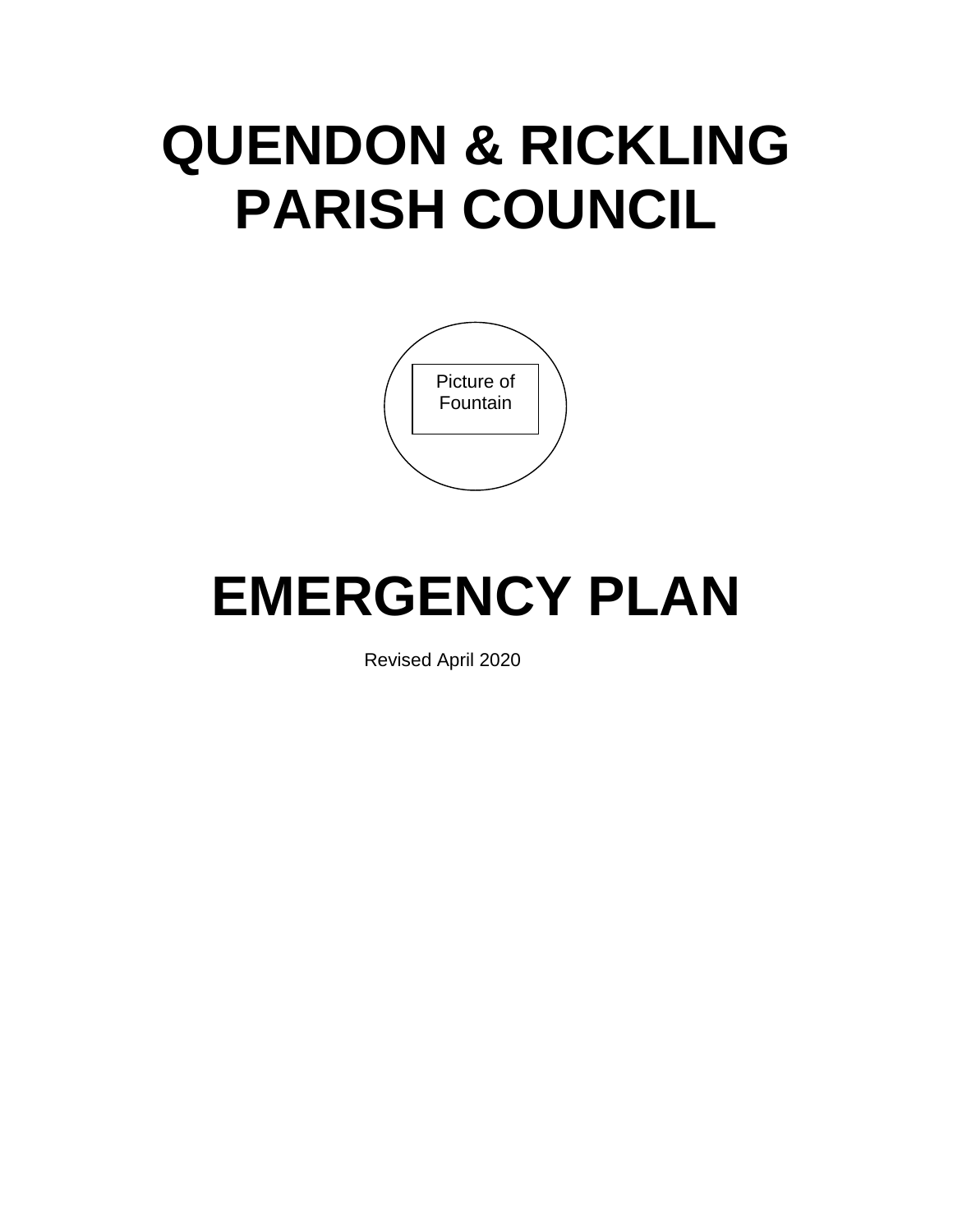## **Contents**

**Parish Contacts**

**Introduction**

**Amendment Sheet**

**Definition of an Emergency**

**Purpose of the Plan**

**Other Key Organisations Roles**

**Parish Council's Role**

**Parish Resources**

**Defibrillator/team**

**External Contacts**

**Medical Facilities**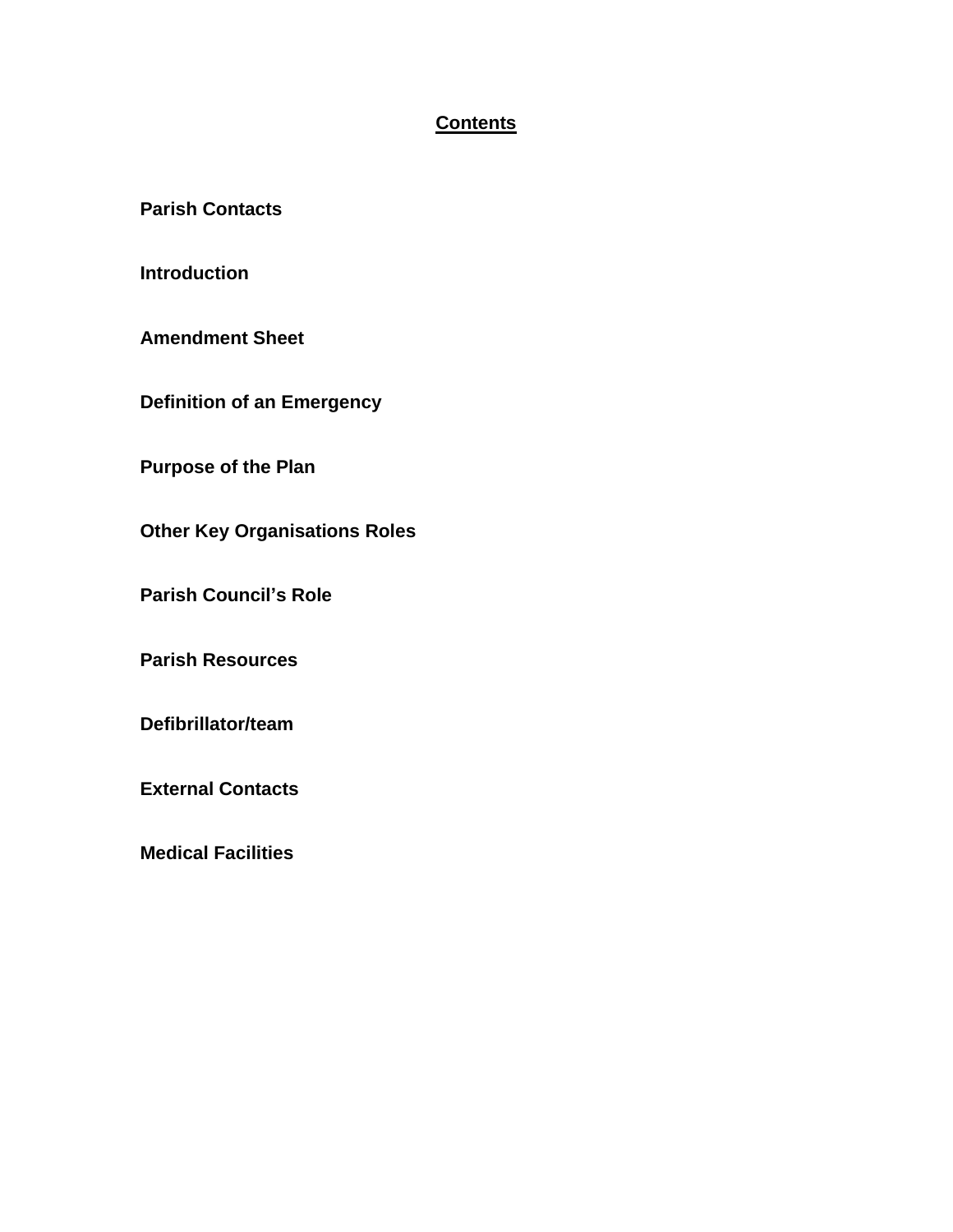## **Parish Contacts:**

**The first point of contact for anyone reporting an emergency is by telephoning 999**

#### **Parish Council Members**:

| <b>Chairman: Sally Kitcat</b> | 01799 542022 |
|-------------------------------|--------------|
| Vice Chairman: Ted<br>Crow    | 07941 318893 |
| <b>Clerk: Keith Williams</b>  | 01279 814473 |
| <b>Tony Dear</b>              | 01799 540510 |
| <b>Tom Duncan</b>             | 01799 541299 |
| Ele Stoneham                  |              |
| <b>Katherine Nuthall</b>      |              |
| <b>Carrie Williams</b>        |              |

#### **Other Useful Numbers:**

Quendon & Rickling Bowls Club (Secretary –Mrs Carol Smith) 01799 543544 Quendon & Rickling Village Hall (Mrs Christine.Osbourn) 01799 543367 Quendon & Rickling Churches – Revd Neil McLeod 01799 540339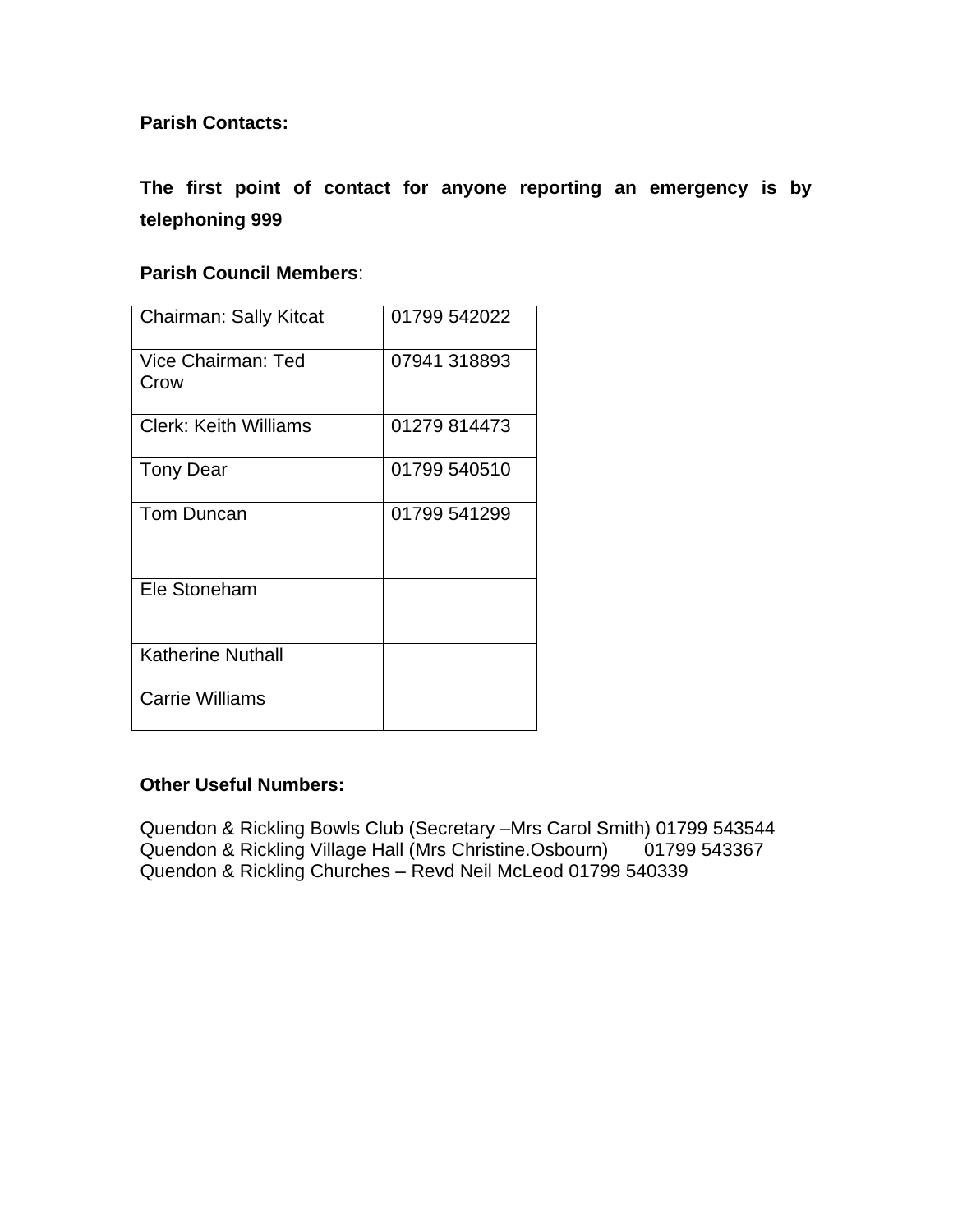#### **Introduction**

The parish consists of the adjoining villages of Quendon, Rickling Green and Rickling which are considered as one entity. Most of the residences in Quendon are on, or near, the busy B1383 road (old A11) which carries about 11,000 vehicle movements per day and this is probably the area where a major incident is likely to occur.

The M11 motorway and the Cambridge/London mainline railway are on the eastern boundary. These are also potential areas where a major incident could occur. There is a farm access underneath the motorway and a public footpath across the railway line which is not controlled.

Major flooding is not a risk.

The villages are predominately residential (approx. 300 properties) with a population of approximately 620. The only institution is a primary school (in Rickling Green) with a capacity for 105 children and the village hall (on B1383). There is a Public House/Restaurant (The Cricketer's Arms) adjacent to the school and overlooking the cricket green. Maces Farm is also adjacent to the cricket green, farm land and woods are managed by Strutt & Parker.

Sporting facilities are a football pitch on the western side of the B1383, a cricket pitch and club house in the middle of the village and the bowling green and clubhouse on the eastern side of the B1383.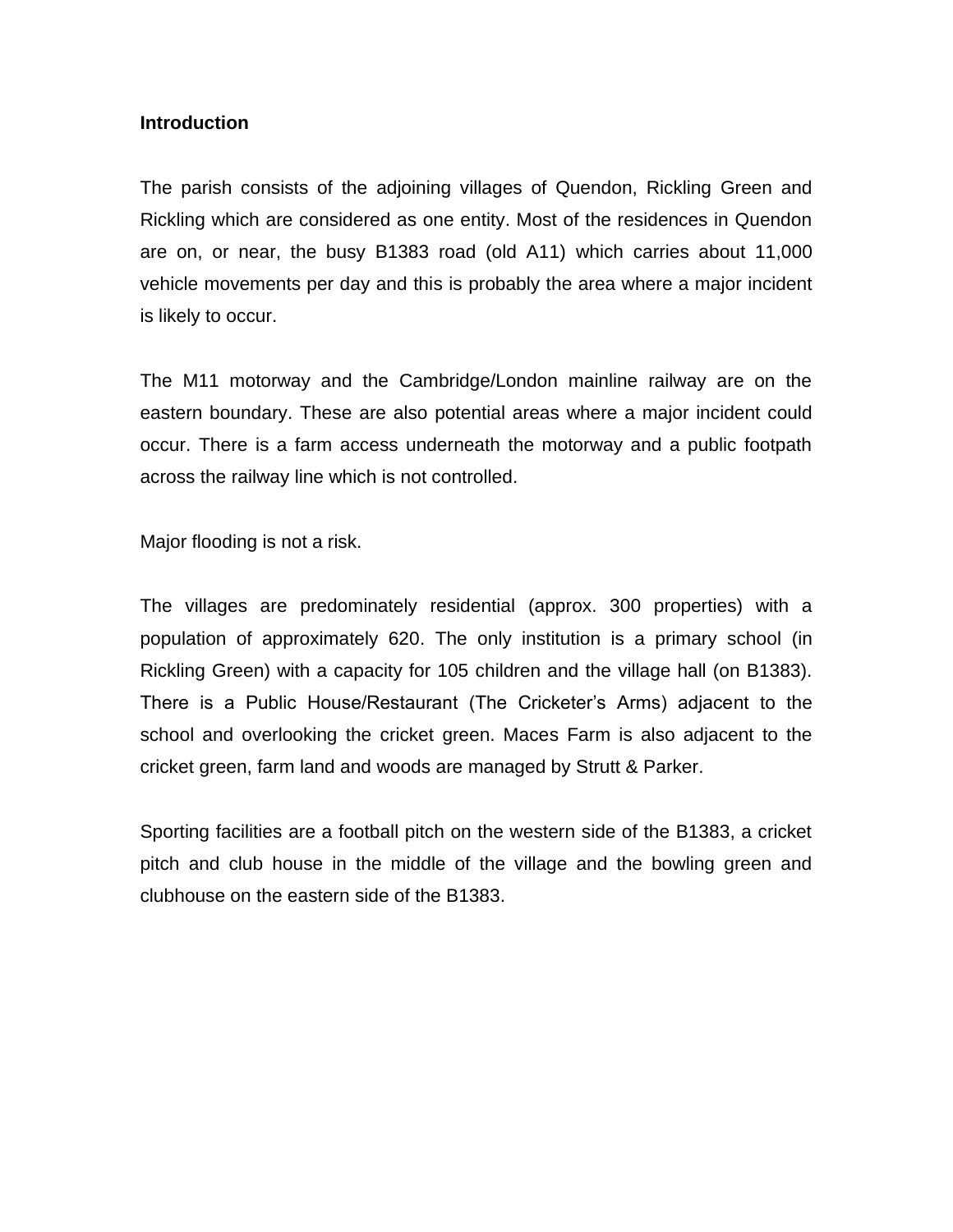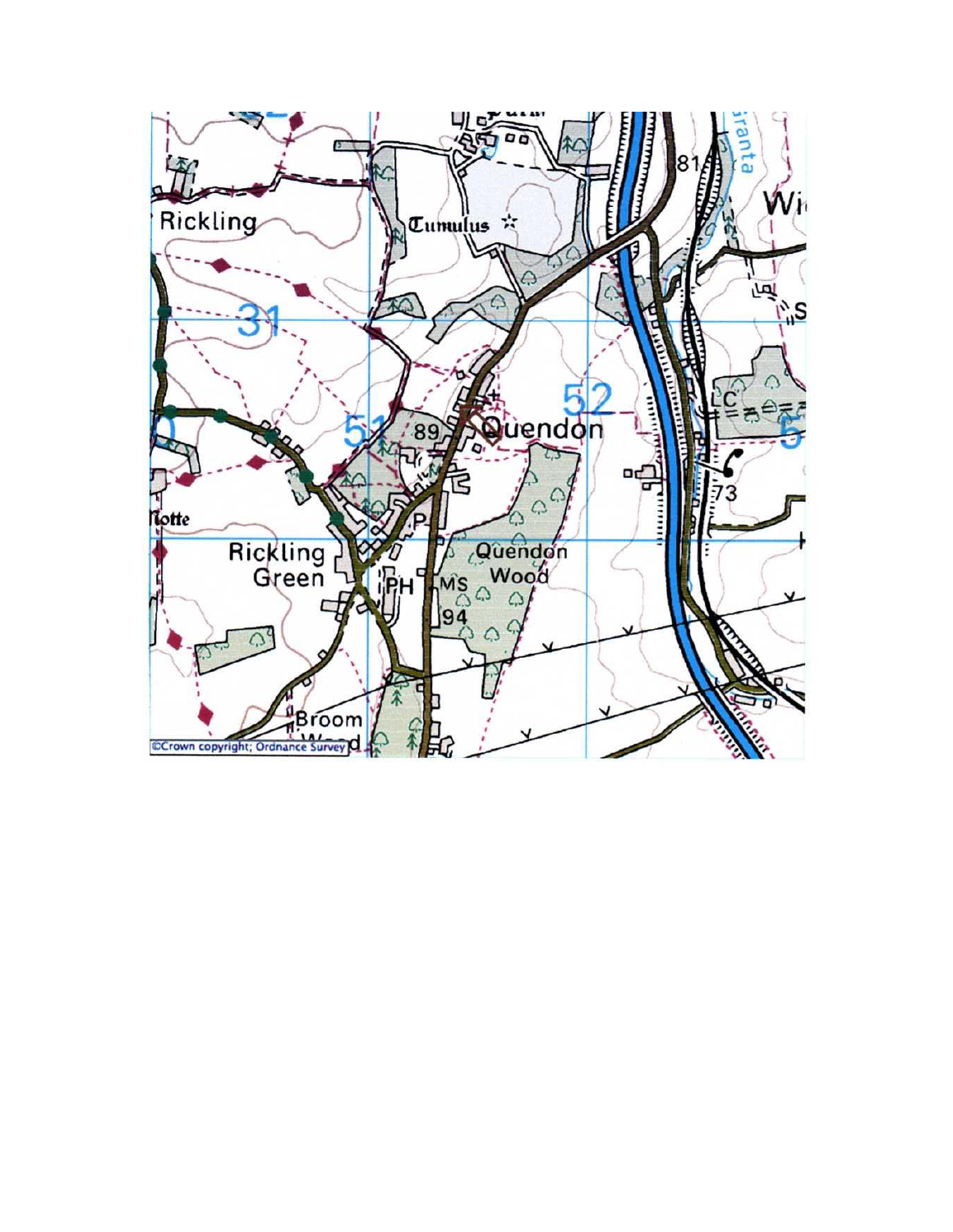## **AMENDMENT SHEET:**

| <b>Date</b>     | <b>Amendment</b>                    | <b>Pages</b> | <b>By</b>                   |
|-----------------|-------------------------------------|--------------|-----------------------------|
| <b>Jan 2012</b> | Re-written into standard UDC format |              | <b>Tony Jones</b>           |
| <b>Jan 2013</b> | <b>Annual Review</b>                |              |                             |
| July            | <b>Annual Review</b>                |              | <b>Tony</b><br><b>Jones</b> |
| 2015            |                                     |              | <b>Sally</b><br>&           |
|                 |                                     |              | <b>Kitcat</b>               |
| <b>April</b>    | <b>Annual Review</b>                |              | <b>Sally Kitcat</b>         |
| 2020            |                                     |              |                             |
|                 |                                     |              |                             |
|                 |                                     |              |                             |
|                 |                                     |              |                             |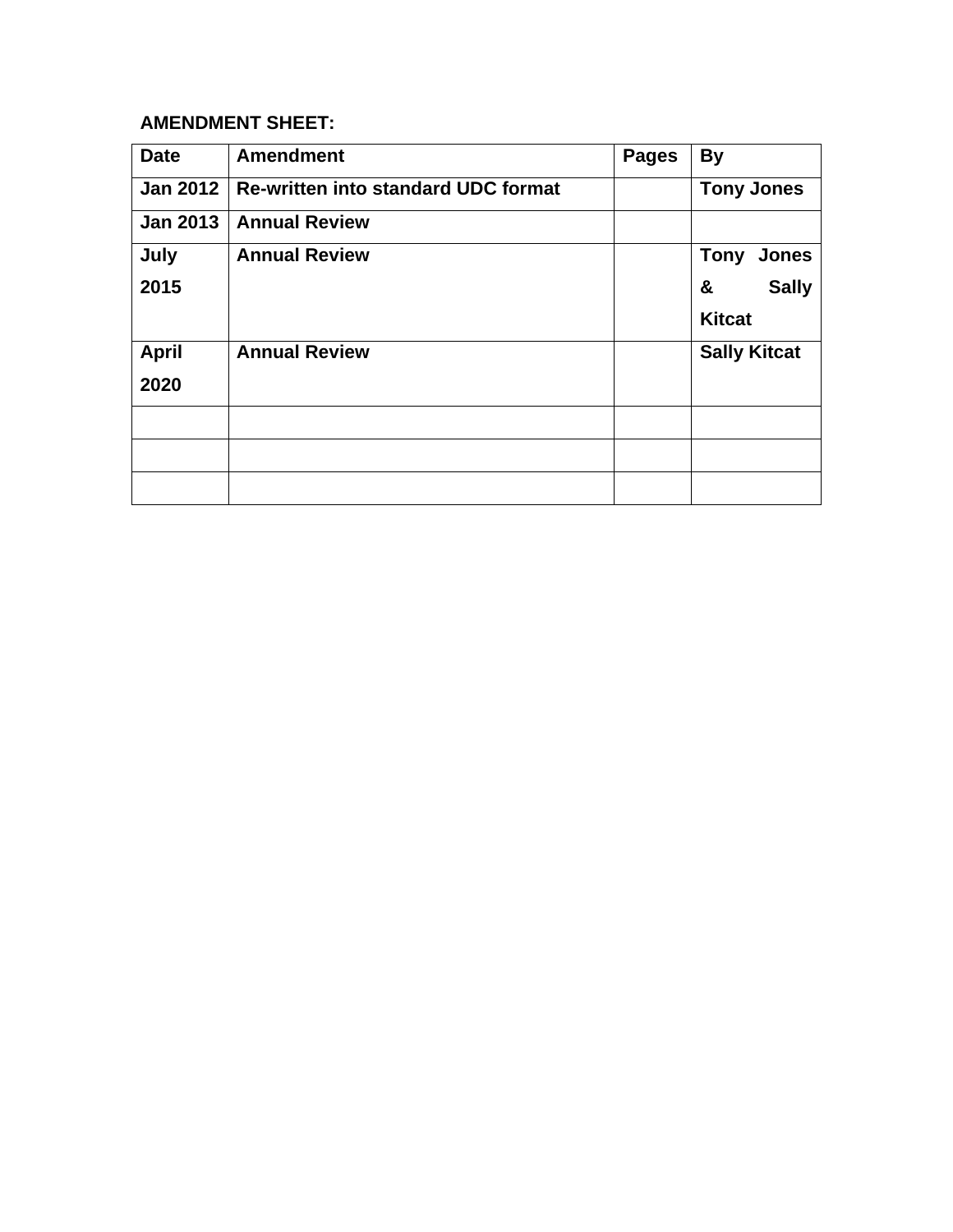### **Definition of an Emergency**

The definition of an Emergency as given by the Civil Contingencies Act 2004:

*'An event or situation which threatens serious damage to human welfare in a place in the UK, the environment of a place in the UK, or war or terrorism which threatens serious damage to the security of the UK.'*

#### **Purpose of the Plan**

The purpose of the Parish Emergency Plan is to assist and facilitate the work of the Professional Emergency Services. The plan therefore documents all useful information and resources that might assist the Emergency Services in responding to an incident within the Parish.

#### **Other Key Organisations Roles**

*Local Authorities*: provide support for the emergency services, support and care for the local and wider community and the co-ordination of the response by organisations other than the emergency services. When the emphasis of the incident switches to recovery, the local authority will lead the co-ordination of response in rehabilitating the local community and restoring the environment.

*The Voluntary Sector:* can provide support when the resources of the emergency and local authorities are over-stretched. They can also assist local authorities in providing social and psychological care. (Organisations include WRVS, St. John Ambulance, British Red Cross, Radio Amateurs Emergency Network, Salvation Army, The Samaritans and the clergy).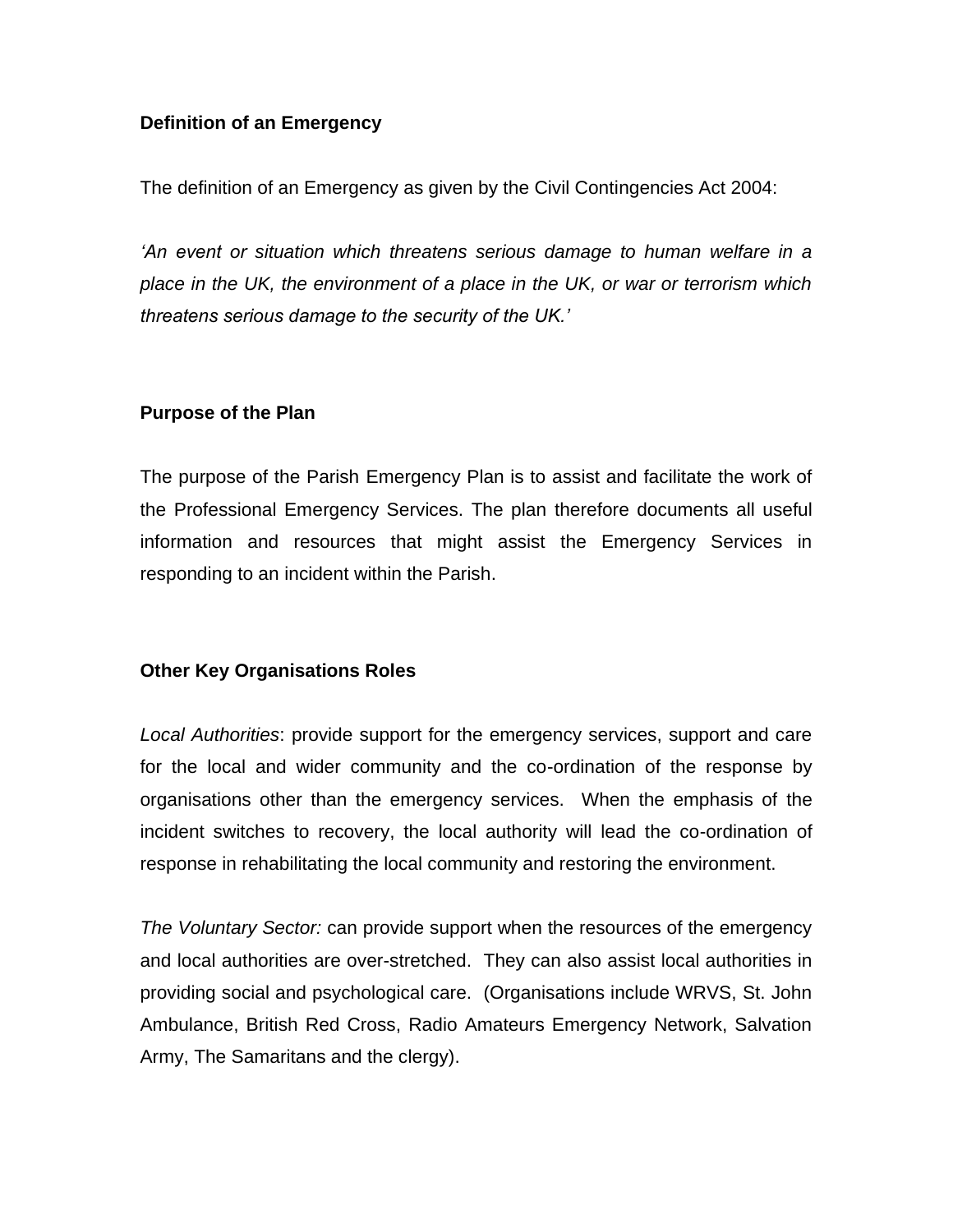## **Parish Council's Role**

The role of the Parish Council in an emergency situation:

- Disseminating useful information to the local population
- **•** Providing local knowledge and information to the Emergency **Services**
- **EXEC** Assisting District Councils in the identification of premises suitable to be used as Rest/Reception Centres for victims of an incident
- Assisting in the setting up of and facilitation of public meetings
- Attending and contributing to the incident debriefing process
- Distributing completed Plan to the District Council and ensure they are kept abreast of updates and reviews
- Being aware of vulnerable members of the community (disabled, elderly, ill, etc)

## **Quendon & Rickling Resources:**

Buildings that could be used as temporary accommodation and reception centres:

- Village Hall (Mrs Christine Osbourn 01799 543367): Is on the west side of the B1383 and has a large car park. The building has two large rooms and has held meetings for 70/80 people in the larger room. There is a kitchen and also toilet facilities.
- Primary School (01799 543274): Has a capacity for 105 pupils.
- The Cricketer's Arms (Tel. No: 01799 619260) public house & restaurant which also has accommodation, 10 rooms.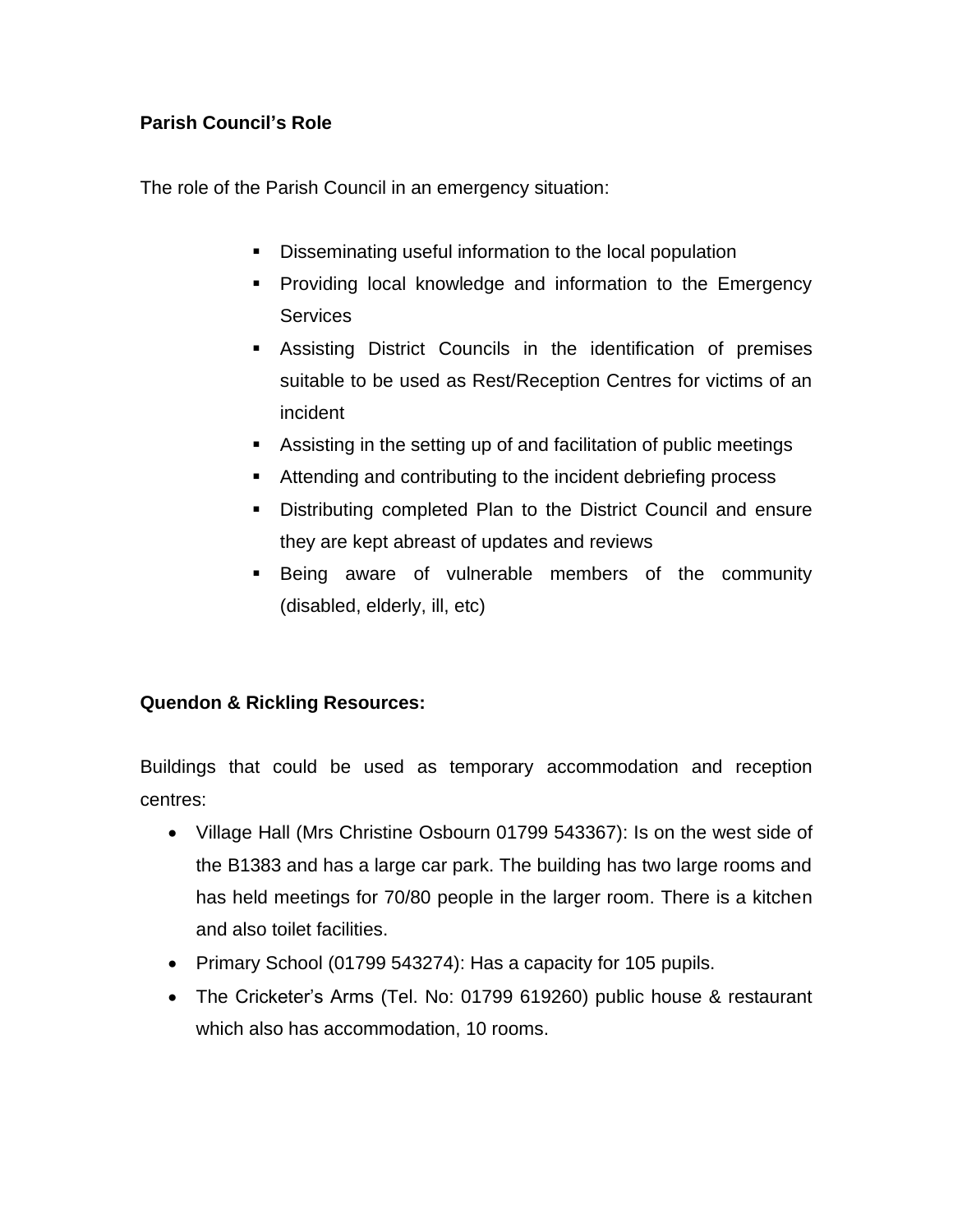- Quendon Hall: It is used as a wedding venue (Tel: 01799 543800) and has a large permanent marquee, 7 bedrooms in main house and 14 in various cottages in the grounds.
- Quendon Church
- Rickling Church

Mechanical equipment (subject to consent of owners and availability) such as tractors, pumps, generators etc.

- Maces farm 01799 543289
- Strutt & Parker, Cambridge 01223 459490, Robert Timmins, Senior Land Manager)

#### **Defibrillator:**

A defibrillator is situated in the porch of the Village Hall, which is on the B1383 Cambridge Road. The unit is secured by a code operated lock which is known to the 'Q&R Defibrillator Team' but would be provided to a member of the public making a 999 call to the ambulance service, should an incident occur. The Defibrillator Team have all had training in its use and in basic resuscitation techniques.

#### **Q&R Defibrillator Team:**

| <b>Scheme Coordinator:</b><br><b>Deputy Coordinator:</b> | <b>Andrew Thompson</b><br><b>Chris Phillips</b> |
|----------------------------------------------------------|-------------------------------------------------|
| <b>Alan Price</b>                                        | 01799 542527 Northern End, Cambridge Road       |
| <b>Jane Price</b>                                        | 01799 542527 Northern End, Cambridge Road       |
| <b>Robert Arnold</b>                                     | 01799 543075 Northern End, Cambridge Road       |
| Sandra Arnold                                            | 01799 543075 Northern End, Cambridge Road       |
| <b>Thelma Wilson</b>                                     | 01799 543313 Northern End, Cambridge Road       |
| <b>Chris Phillips</b>                                    | 01799 542351 Middle, Cambridge Road             |
| <b>Sue Phillips</b>                                      | 01799 542351 Middle, Cambridge Road             |
| Nigel Ackerman                                           | 01799 540678 Middle, Cambridge Road             |
| <b>Anne Howes</b>                                        | 01799 543545 Southern End, Cambridge Road       |
| <b>Wendy Stannard</b>                                    | 01799 541869 Southern End, Cambridge Road       |
| Pat Turner                                               | 01799 543314 Rickling Green                     |
| <b>Joanne Hales</b>                                      | 07903 596011, Rickling Green                    |
|                                                          |                                                 |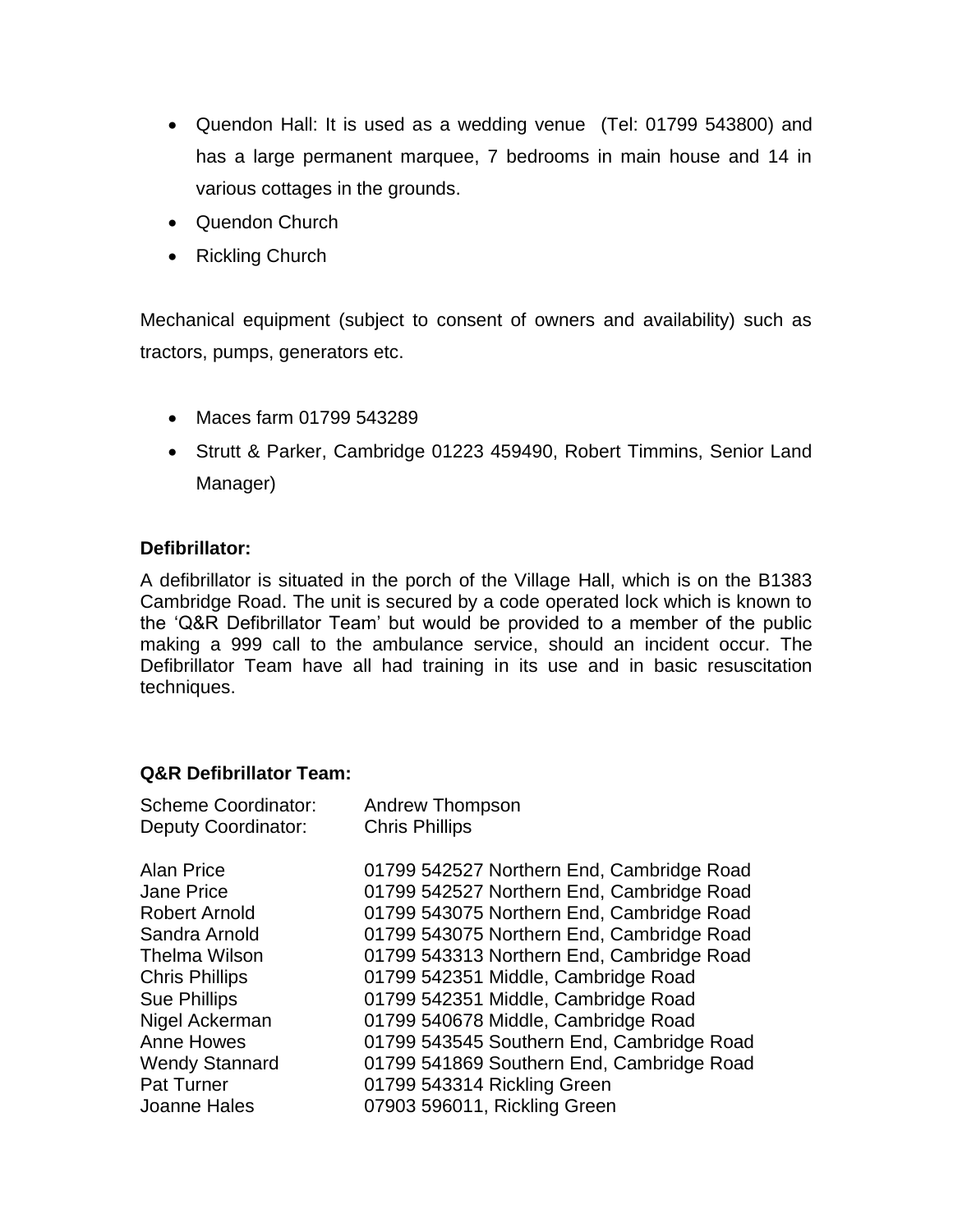#### **External Contacts:**

Possible sources of assistance:

| Berden Parish Council (Clerk) Mrs Sue Griffiths                                                                                                                                                                 | 01279 777465                                                 |
|-----------------------------------------------------------------------------------------------------------------------------------------------------------------------------------------------------------------|--------------------------------------------------------------|
| Birchanger Parish Council (Clerk) Mr Keith Williams                                                                                                                                                             | 01279 814473                                                 |
| Elsenham Parish Council (Clerk) Mrs.Louise Johnson<br>Farnham Parish Council (Clerk) Sara-Jane Newenham<br>Henham Parish Council (Clerk) Mrs Mareike Dacey<br>Manuden Parish Council (Clerk) Mr Charles Bartram | 07456 791727<br>01725 552309<br>01279 851185<br>01279 814544 |
| Stansted Parish Council (Clerk) Mrs. Ruth. Clifford<br>Ugley Parish Council (Clerk) Mrs Louise Johnson<br><b>Widdington Parish Council</b>                                                                      | 01279 813214<br>07456 791727                                 |
| (Clerk) Mrs Amanda Lindsell<br>Clavering Parish Council (Clerk) Jessica Ashbridge<br><b>Newport Parish Council</b>                                                                                              | 01799 542569<br>07986 914991                                 |
| (Clerk) Mrs Christine Griffin                                                                                                                                                                                   | 01799 542541                                                 |

Uttlesford District Council Out of Hours Emergency Contact Number:

01223 849755

Uttlesford Emergency Planning Officer – Lisa Lipscombe 01799 510624

Uttlesford District Council Offices 01799 510510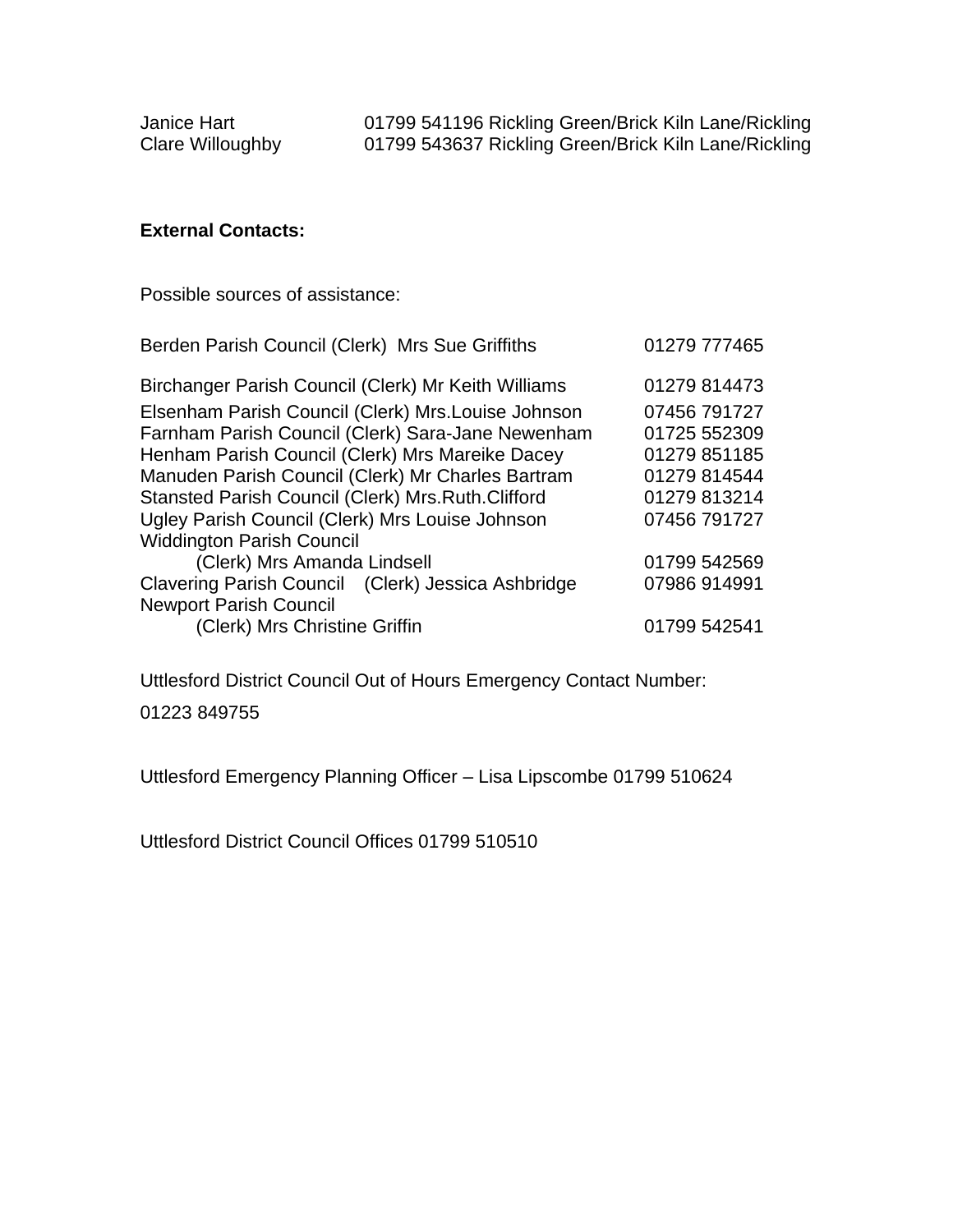## **Medical Facilities**

### **Local Doctors**

## **Stansted:**

Stansted Surgery – 1<sup>st</sup> floor, Castle Maltings, Cower Street, Stansted **Mountfitchet** Tel: 01279 813200 **Newport:** Newport Surgery – Frambury Lane, Newport Tel: 01799 540570 **Elsenham:** Elsenham Surgery – Station Road, Elsenham 01279 814730 **Saffron Walden:** Gold Street Surgery – Gold Street, Saffron Walden 01799 525325

## **Local Dentists**

Hillside Dental Practice, 2 Woodfields, Stansted Mountfitchet Tel: 01279 815041

There are a number of practices in Saffron Walden and Bishops Stortford

#### **Nearest Hospitals (A & E)**

Princess Alexandra NHS Trust, Harlow, Essex CM20 1QX Tel: 01279 444455 (main switchboard)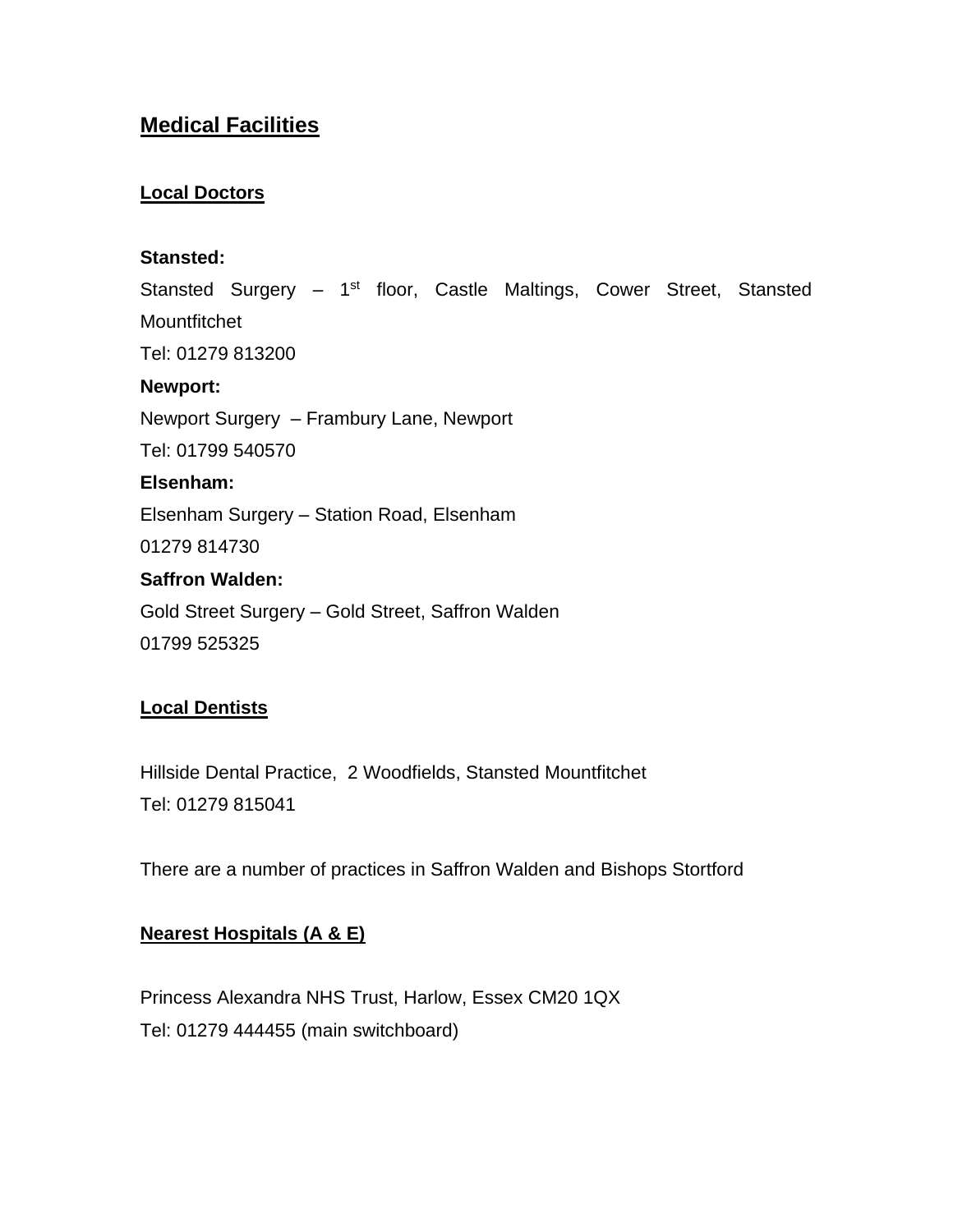Addenbrookes NHS Trust, Hills Road, Cambridge CB2 0QQ Tel: 01223 245151 (main switchboard)

#### **Minor Injuries Unit**

Herts & Essex Community Hospital, Haymeads Lane, Bishops Stortford Tel: 01279 655191 Open Mon – Fri 9am to 4.30pm

#### **Nearest Chemist**

#### **Stansted:**

Boots Pharmacy, Cambridge Road, Stansted Mountfitchet Tel: 01279 812278

Opening times – Monday – Friday 8am – 5.30pm

Saturday 10am – 4pm

Stansted Pharmacy, Castle Maltings, Stansted Mountfitchet

Tel: 01279 816323

Opening times – Monday – Friday 9am – 6pm

## **Newport:**

Newport Pharmacy, High Street, Newport

Tel: 01799 540968

Opening times - Monday – Friday 9am – 6pm

Saturday 9am – 1pm